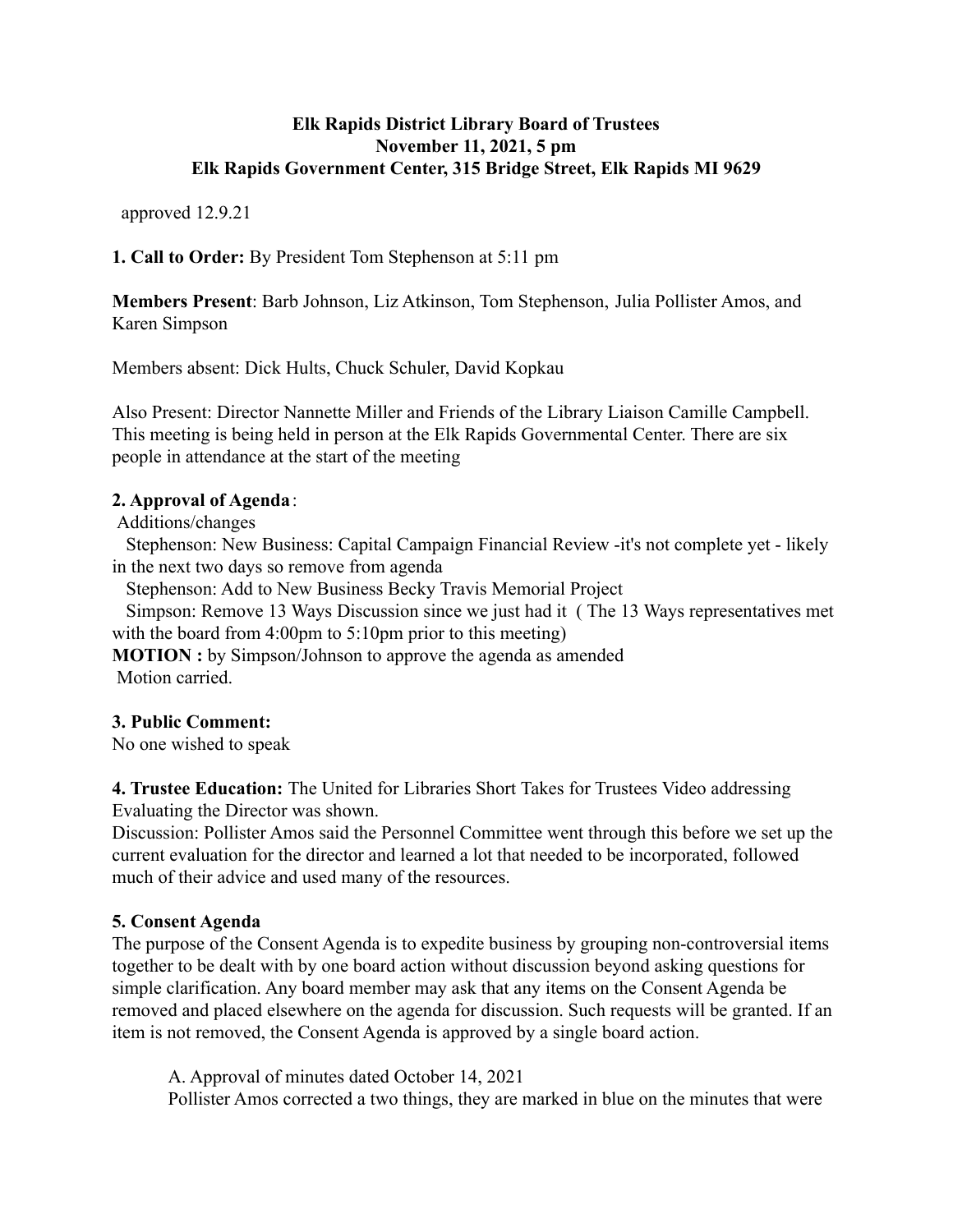in the board packet. B. Treasurer's Report and Approval of Bills Johnson asked about the ERDL Expansion P&L loss for the month. Atkinson explained this is negative income because of refunds. C. Building Committee Notes from their October 21, 2021 meeting

**MOTION**: by Simpson/Atkinson to approve all items on the consent agenda.

Johnson: Yes Amos: Yes Simpson: Yes Atkinson: Yes Stephenson: Yes Hults Absent Kopkau Absent Schuler Absent Motion carried.

#### **6. Correspondence**:

Stephenson said during the month of October he received three requests for refunds totaling \$4,000.00. This month he received one for \$3,00.00 and another \$12,250 have been received and will be sent out.

Stephenson said he met with architects Dan (Whisler from Daniel's and Zermac) and Tamara (Burns from Hopkins & Burns) and gave them an update on the project and they would like to meet with the building committee and perhaps the board. He will move forward with setting this up.

Stephenson said there were a couple requests from people having trouble with their iPhones and he informed those folks they could get help at the library and there are several people there who can help. Miller said they will be setting up tech help appointments again after the first of the year.

Stephenson said he talked to Miller about the process to take to get approval on the Becky Travis Memorial Project. He met with Bryan (Gruesbeck) and Marcus (Evans) to find out what the correct procedures would be.

Miller said there was a colorful page that she included in the board packet from the co-op to share with our board about what they have available to us.

Stephenson said he got some requests about the Public Library's Response to Covid-19 article that we that was in our packet last month. He forwarded that on to those who asked.

#### **7. Unfinished Business:**

#### A. Director Evaluations

Pollister Amos said she passed out this paper form. It's not available electronically. The change is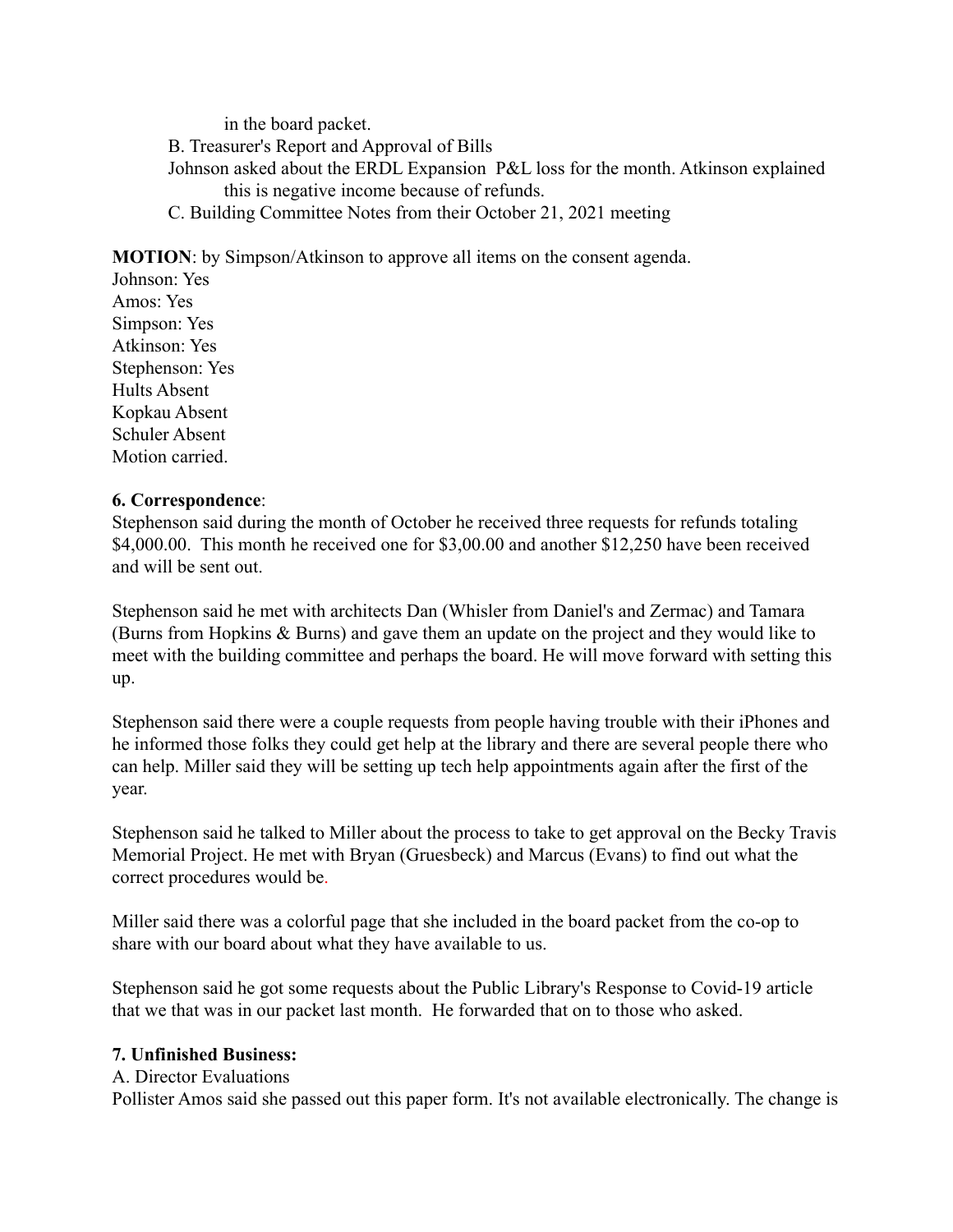that it must be returned by our next board meeting, December 9th because the personnel committee needs to meet with the director to go over the summary in December for our quarterly meeting. We asked Director Miller to provide a list of things she has done and you have that. After we meet with her to go over the evaluation responses she will prepare her response to the evaluations and the board will have that in your board packet for January. This is similar to what we have done in the past. This form is on "paper only" until we determine if can be improved. Any items left blank will not be included in the calculation. This is for this past year only.

## B. Set Hours of Operation

Miller said at the start of summer the board approved closing the library at 7 instead of 8 pm Monday-Thursday due to lack of patrons to see if it caused any problems. There have been no complaints so she is asking it to be approved as permanent hours.

**MOTION**: by Johnson/Simpson to approve new hours of operation closing at 7 pm Monday-Thursday

Motion carried.

### **8. New Business**:

### **A.** Draft Employee Handbook

Pollister Amos discussed the process in working on this. The hours of operation need to be updated. If you see something that needs to be changed, please send it to us right away. This has gone to the attorney Mike Blum for his recommendations. Miller said she's given this to the staff to review and she will provide a list of things to the committee if there are questions. The final version should be in the packet next month and we will vote to approve at the next meeting. Miller asked about the maternity/paternity leave policy. The current proposed policy requires written permission from the board. Miller would prefer that you not put one thing in there that the employees have to apply to the board for. Pollister Amos disagrees.

Simpson asked what it means? Miller said the way it's written, they have to ask in writing for three months leave. Pollister Amos said it's a personnel handbook and it was recommended by the attorney. It's a document that stands between us and the employee documenting who does what.

## **MOTION:** by Johnson to leave this policy as is.

Motion failed for lack of support.

**MOTION:** by Atkinson/Stephenson to get clarification from the attorney on this change to the policy .

Roll Call: Pollister Amos: No Johnson: Yes Simpson: No Stephenson: Yes Atkinson: Yes Hults Absent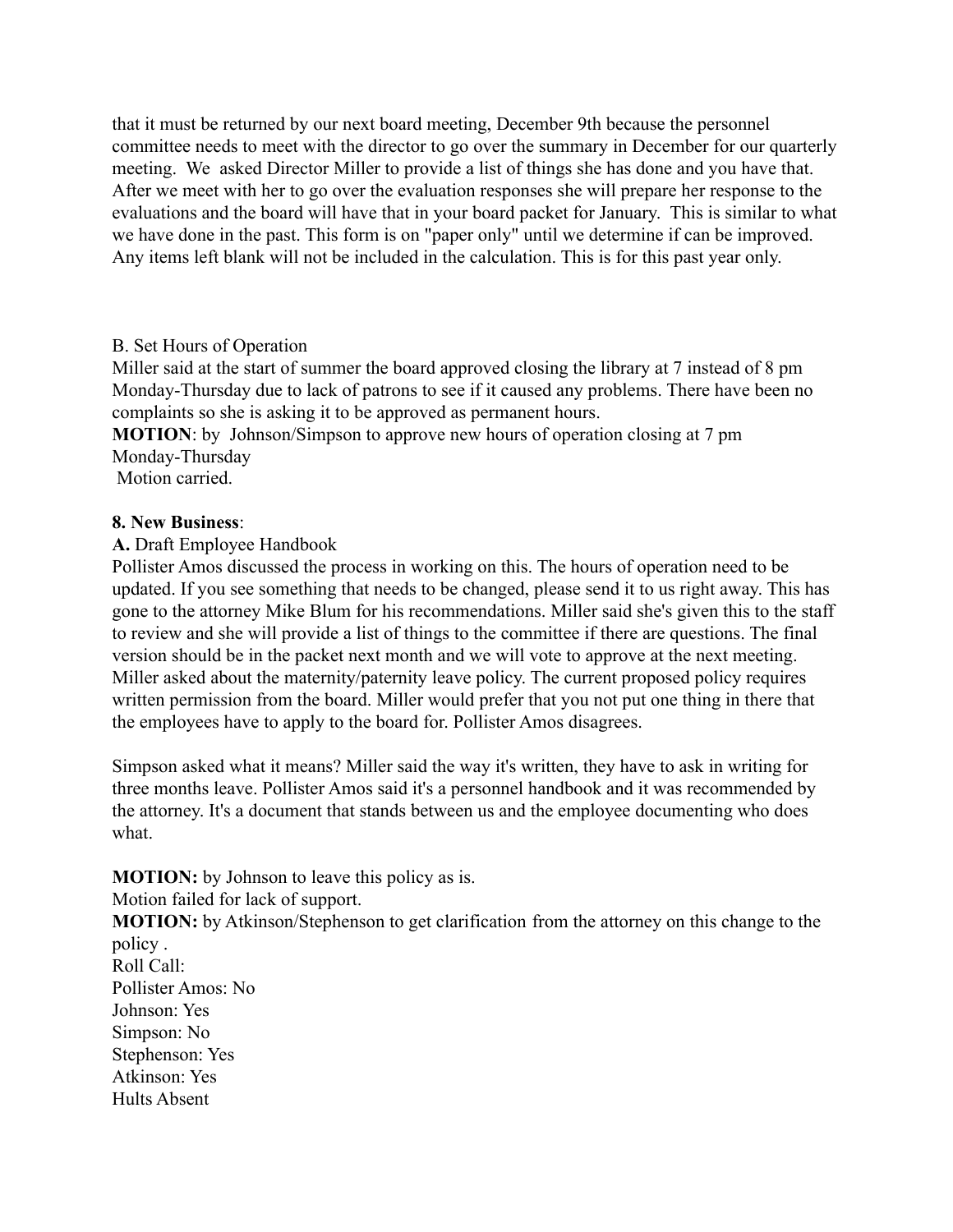Kopkau Absent Schuler Absent Motion carried 3-2

Pollister Amos said we have spent more than \$2,500 on this project with the attorney thus far, but it is necessary.

**B**. Becky Travis Memorial Project: Miller said we have \$19,000 in the Becky Travis Memorial fund. We want to do something with that money and we came up with the idea to put a covered pavilion on the island. This would be useful and would be available to everyone. Our WiFi covers that area and Marcus (Evans from the DPW) said it would be easy to run electricity to it. It could be a useable community space. Simpson asked where this would be? Miller said , at the bottom, where the tent was set up for the anniversary party. She said it's the flattest place on the Island. Pollister Amos asked how much it would cost and Miller stated that was not known yet. Stephenson said in talking to Bryan (Gruesbeck the Village Manager) and Marcus (Evans), we would ask Becky's family for ideas and start gathering costs and submit it to the board for approval. The board would have oversight and that's it. It would be another hot spot and another beautiful place on the island. Dianne Richter asked regarding ownership of the property and Stephenson said yes, this will be discussed between the two owners since they do talk frequently.

## **9. Director's Report**

## **as presented by Miller**

 Our two new employees, Jessica Kerfoot and Rebecca Fleis have settled in with the staff seamlessly. They both commented that this was the easiest and most stress free transition into a new job they ever experienced and that says a lot for our staff.

 We are having staff in-service on Friday, November 19. The library will be closed for the day.

Programs

28 costumed kids and about 20 adults joined us for a Halloween costume parade around the island on Saturday, October 30. Cider and donuts were served and each child took home a goodie bag.

 We recorded another session with popular local bard Jim Ribby and it's on YouTube. It's about Autumn poetry.

 In collaboration with Norte, Aaron (Hill) we produced a video interview with Larry Walsh, the author of two books about his bike trips across the country. That will be published soon on YouTube as well.

 Miss Sue and Jacquie are planning a ( perhaps about Thanksgiving) themed virtual story time next week.

We launched TALK (Text And Learn for Kindergarten).

The Island House Readers met on the porch this month. Because we aren't terribly busy right now it was not too disruptive. They may have to go to Zoom meetings since

we have nowhere else for them to meet.

Attached to this report is a list of comments we received for Michigan Library

Appreciation Month. We have designated November as 30 Days of

Thanksgiving, including in library displays and daily posts on social media.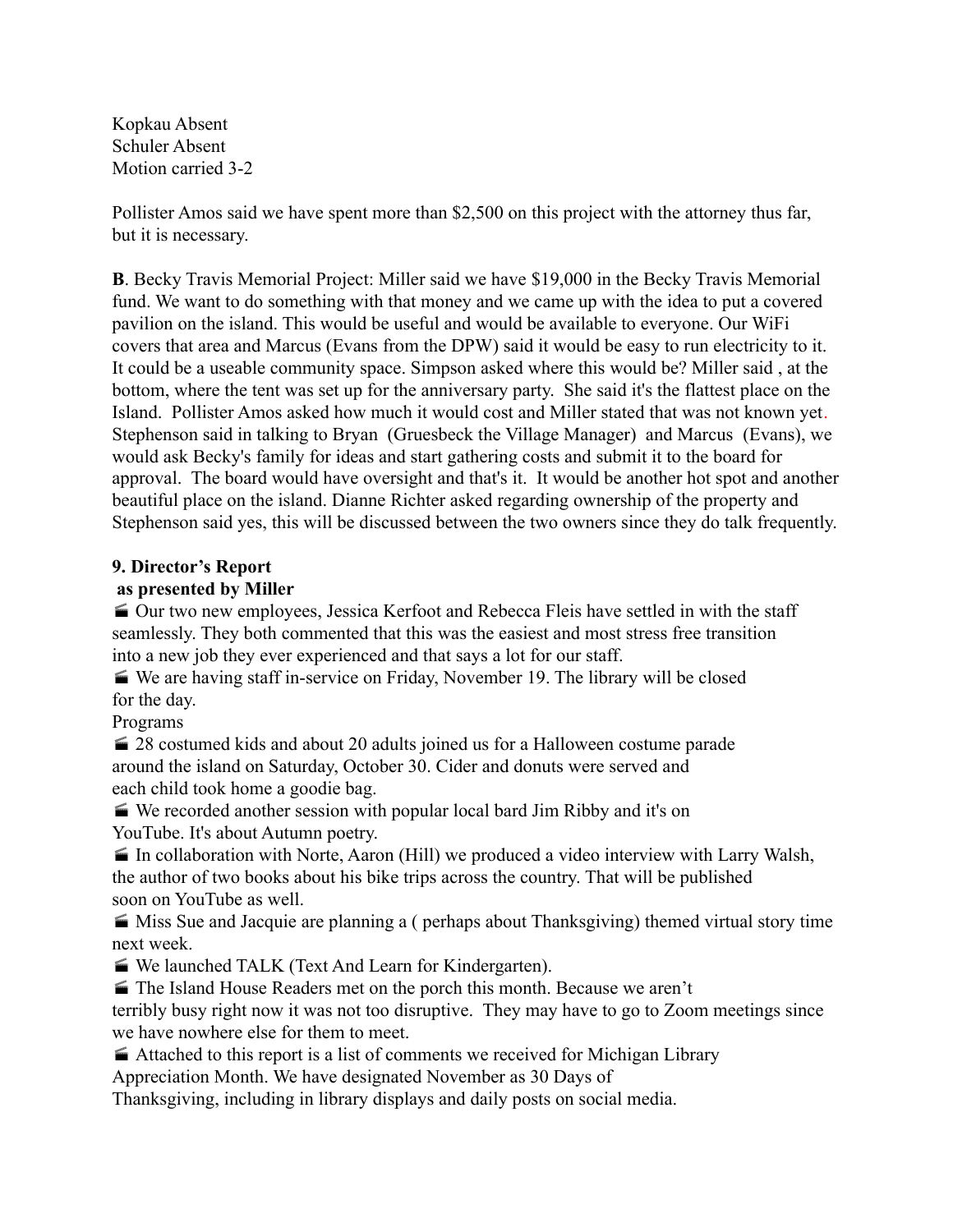Ken Hicks came in to start painting the men's restroom and found that the urinal was still leaking. K&K investigated and ordered a new drain line. That might be fixed this week.

 $\blacktriangleright$  The Friends approved the purchase of a new AWE Early Literacy Station. Rotary is considering my request for them to also purchase a new one. Those groups bought the ones we currently have.

 Set hours of operation is on the agenda because the board approved closing at 7:00 Monday through Thursday earlier this year as a temporary measure. We were going to try it through the summer to see if anyone objected. No one said anything. We would like to make this change permanent, so it can be listed correctly in the Employee Handbook and we can order a new sign.

My report on the goals I was given last March is included in the packet to assist you with the annual Director evaluation. It's seven months of work on those goals.

Simpson asked about Christmas decorating? Will this will be during the in-service on November 19th? Yes. Simpson asked if there is a holiday appreciation date? Nothing currently planned. Miller said since Munson is at a code red, she's thinking about adding a mask mandate for the public at the library. Pollister Amos suggested a private discussion about the board doing something for the staff.

## **10. Standing Committee Reports**

**A.** Personnel Committee: Pollister Amos, Schuler, Atkinson, Miller Nothing further to report.

**B.** Financial Committee: Atkinson, Schuler, Pollister Amos and Miller No meeting

## **11. Ad Hoc Committee Reports**

**A.** Building Committee: Hults, Schuler, Atkinson, Miller

Notes were provided. Miller said she's unclear about being told to find firms that do a feasibility study. Atkinson said we are just trying to gather information about what types of feasibility studies they do and to what level. Atkinson and Simpson clarified there will be a needs assessment and who does this work will likely be different that those who do feasibility studies. Johnson pointed out that last time they did meetings and interviews themselves for the community to come. Atkinson said that the next Building committee meeting will be December 7th at 12:30 pm.

## **12. Friends of the Elk Rapids District Library Report**

**As presented by Camille Campbell** who is the Liaison from the Friends as the Vice Chair. The board of directors of the Friends met on October 25th and the news is that the GGG fundraiser has brought in more than \$24,734.50. There are a few expenses still out there but it should be finalized within the month. We anticipated raising \$10,000 so we are very happy. Book Cellar sales are at \$5,793.00 for the year, which took a Covid hit, but this only started in July. A committee has been formed to write an official financial policy as we don't have one at